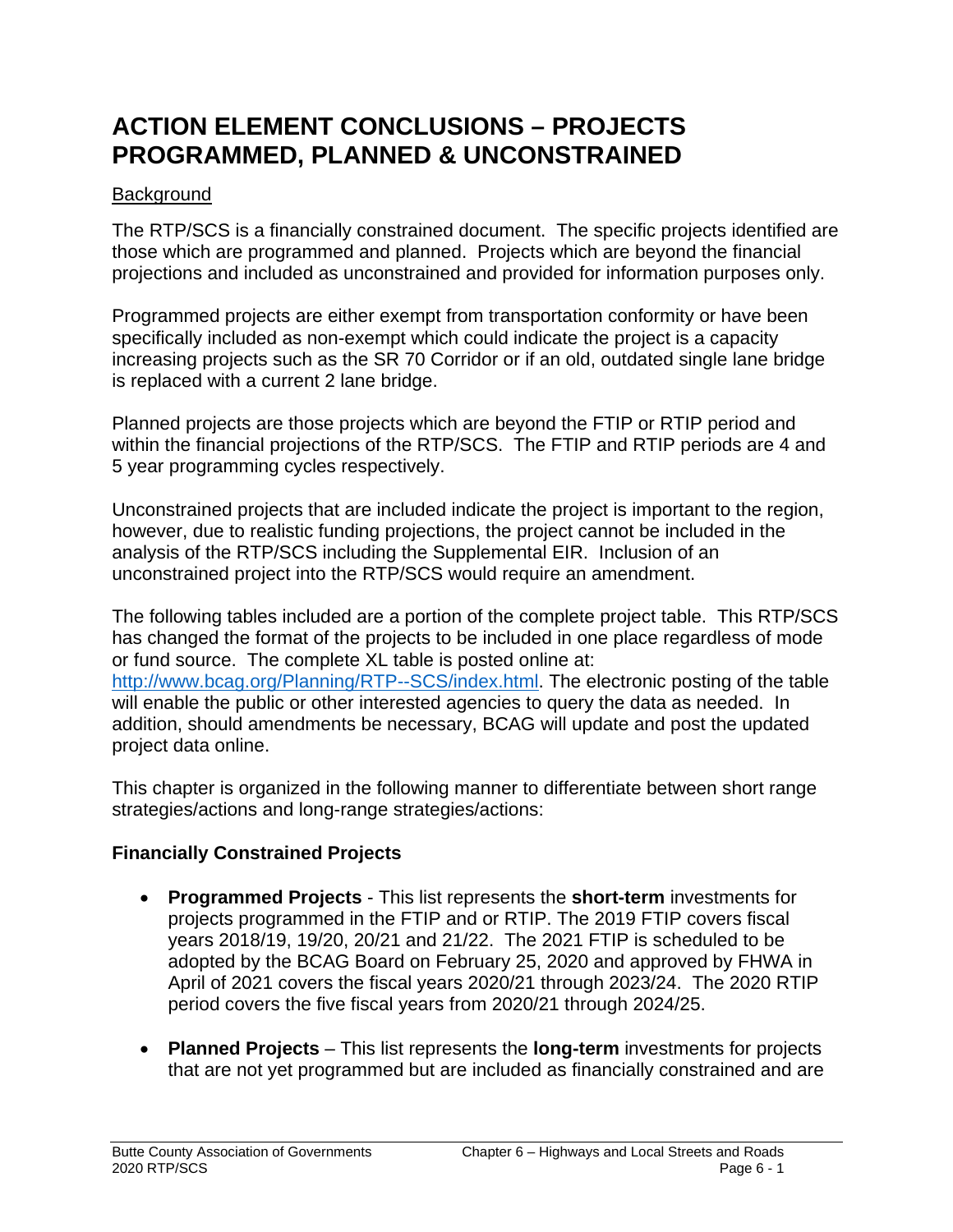included as an exempt project for transportation conformity or have been included as non-exempt.

# **Unconstrained Projects** – This table of projects are included for information purposes

The 2020 RTP contains 250 projects at the time of adoption. Mapping is not included in the document, however, the projects are mapped and posted online at: [https://gicwebsrv.csuchico.edu/webmaps/bcag\\_projects/prod/](https://gicwebsrv.csuchico.edu/webmaps/bcag_projects/prod/)

This mapping effort was completed by Chico State University. The projects are defined in the approximate location utilizing latitude and longitude coordinates. The GIS tool enables BCAG to superimpose census data such as Environmental Justice boundaries including low income and minority communities. BCAG is then able add other spatial data including transit routes for analysis.

# Purpose and Need for State Highway Improvements

The purpose of the proposed projects is to improve the safety and operations of the state highways in Butte County for people and goods movement. State highway improvements are needed to promote the economic vitality of the region in a safe and efficient manner. These projects are included in the required emissions analysis demonstration as required. Projects were developed in consultation with Caltrans and are consistent with the California Interregional Transportation Improvement Program (ITIP). Major state highway investment includes the completion of the State Route 70 Corridor in Butte County. These projects are needed for the safe transportation of people and goods.

# Purpose and Need for Local Street and Road Improvements

The basic purpose for local street and road improvements is to improve safety, provide for operational improvements, and maintain the structural integrity of the roadway. These projects are needed for the safe transportation of people and goods.

These local roadway improvements are needed due to a severe backlog on long overdue roadway maintenance. As a result of insufficient funding projected in STIP funds, local street and road improvements are identified in the financial element as an "unfunded need".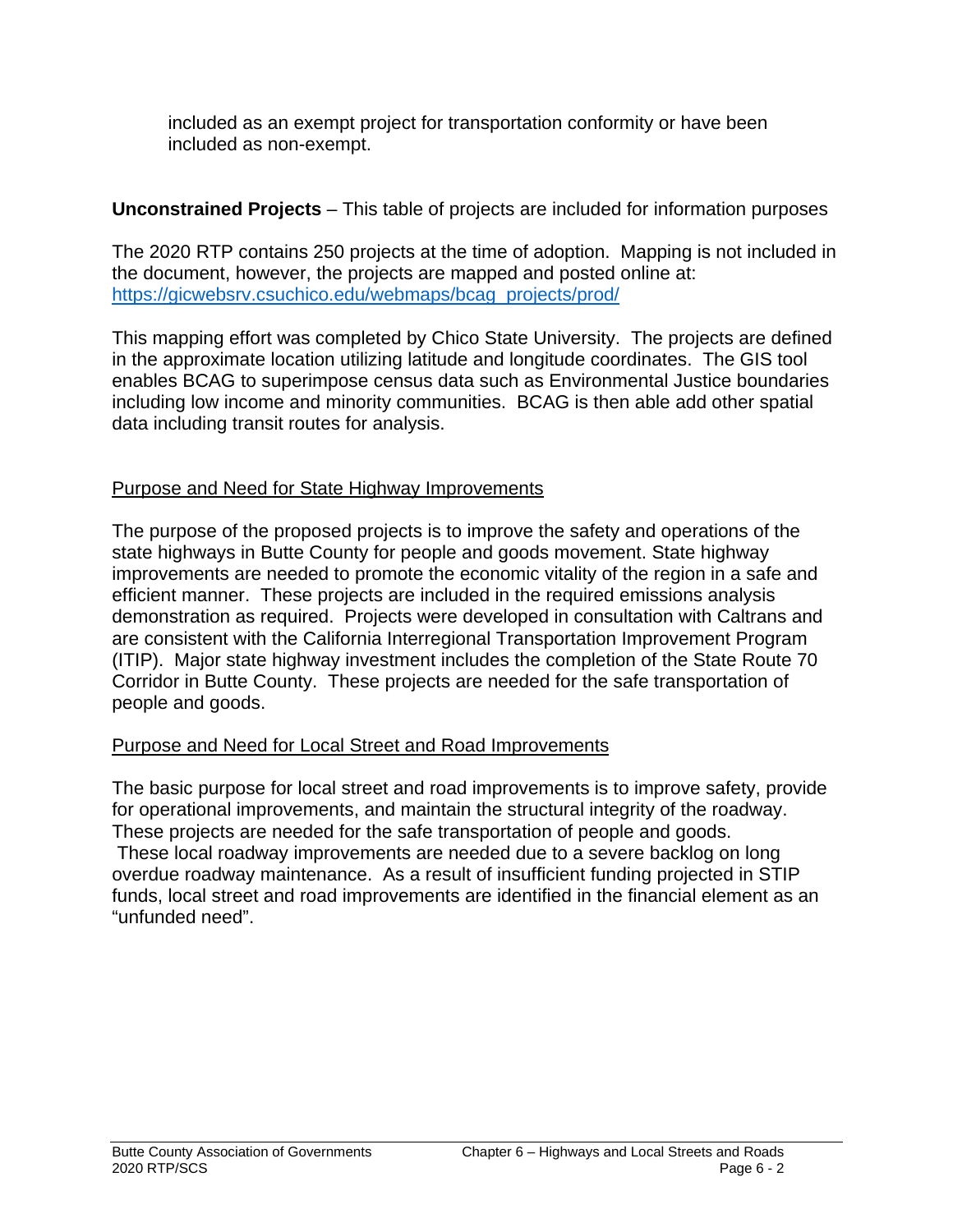#### Projects included in the 2020 RTP/SCS

#### Financially Constrained – Programmed (Short – Term)

The 2020 RTP/SCS has included \$587,974,000 for the short-term period. Due to the volume of data, Appendix 10-1 identifies the specific projects. All projects are mapped with various data layer options to view. The G.I.S. map is available at: [https://gicwebsrv.csuchico.edu/webmaps/bcag\\_projects/prod/](https://gicwebsrv.csuchico.edu/webmaps/bcag_projects/prod/)

Identifying the projects as an appendix will facilitate the RTP/SCS amendment process if necessary. BCAG will keep an archive of the project spreadsheets. In addition, the tables are color coded to differentiate between the following categories:

| <b>BIKE AND PEDESTRIAN</b>                 |
|--------------------------------------------|
| <b>CAPACITY INCREASING</b>                 |
| <b>MAINTENANCE, OPERATIONS, AND SAFETY</b> |
| <b>TRANSIT AND PASSENGER RAIL</b>          |

Below is an example image of the project tables contained in the appendices.

|    | Im plans enting<br>Agency                 | Pregram<br>med | Planned    | <b>Project Type</b>                                     | Title                                                                                     | <b>Project Descriptioin</b>                                                                                                                                                                                                                                                                                                                                                                                                            | Project ID               | Fund Source                                                                                                                                                  | <b>Fund Total</b><br>Estimate (1,000s) | <b>STATUS</b><br>Programmed<br>Planned<br>Project Development<br>Unconstrained |          | Y Coordinate   X Coordinate | <b>TARGET</b><br><b>FISCAL</b><br><b>YEAR</b> | Cost Estimate<br>All components |
|----|-------------------------------------------|----------------|------------|---------------------------------------------------------|-------------------------------------------------------------------------------------------|----------------------------------------------------------------------------------------------------------------------------------------------------------------------------------------------------------------------------------------------------------------------------------------------------------------------------------------------------------------------------------------------------------------------------------------|--------------------------|--------------------------------------------------------------------------------------------------------------------------------------------------------------|----------------------------------------|--------------------------------------------------------------------------------|----------|-----------------------------|-----------------------------------------------|---------------------------------|
|    |                                           | FTP.           | <b>RTP</b> |                                                         |                                                                                           |                                                                                                                                                                                                                                                                                                                                                                                                                                        |                          |                                                                                                                                                              |                                        |                                                                                |          |                             |                                               | (1,000n)                        |
|    | BCAG.                                     | FTP            | RTP        | Transit                                                 | <b>Butte Fregional</b><br><b>Francis - Copital</b><br>and Clow abrig<br><b>Assistance</b> | Faderal Transit Administration Program<br>Sections 5307 & 5311 programs to<br>support transit services provided by Butte-<br>Regional Transit (Fixed Route and<br><b>(Bansthew)</b>                                                                                                                                                                                                                                                    | 20200000200              | ederal Transit<br>A ciministration<br>Funds &<br>Transportation<br>Development Act<br>Funds.                                                                 | \$27.3 million                         | Programmed                                                                     | 39.20503 | $-121.82174$                | Crygoling                                     | 27,300                          |
|    | <b>BCAG &amp; Work</b><br>Training Center | <b>STIP</b>    | RTR        | Transit                                                 | Taratransit<br>kesistance<br><b>hogram</b>                                                | Non Infrastructure Projects in Butte<br>County for the Help Central Mobility<br>Management Program for Butte 211 call<br>center and for Butte Regional Transit for<br>nucciemental ADA paratransit operations.<br>Paratransit Only)                                                                                                                                                                                                    | 20200001182              | Federal Transit<br>A ciministration                                                                                                                          | $$0.6$ million                         | Programmed.                                                                    | 33.70483 | $-121.82210$                | Origoing                                      | 600                             |
| 20 | Boss.                                     | FTP.           | <b>RTP</b> | <b>Boyde &amp;</b><br>Pedestrian                        | s School Project -<br><b>Incord Street</b>                                                | liggs Sale Routes Construct new pedestrian/bility facilities to<br>close gaps. Extend the class 2 bike lanes<br>and install ADA compliant curb ramps.                                                                                                                                                                                                                                                                                  | 20200000217              | Congestion<br>Mitigation and Air<br>Quality Program                                                                                                          | \$ 0.172 million                       | Programmed                                                                     | 29,41559 | $-121.70701$                | 2021                                          | 172                             |
| 21 | Biggs                                     | <b>FTP</b>     | <b>RTP</b> | <b>Double &amp;</b><br>Petestian                        | Safe Routes to<br>Schools Pregram                                                         | Construct new pedibile facilities along<br>2nd & E Streets                                                                                                                                                                                                                                                                                                                                                                             | 20200000198              | Congestion<br>Mitgation and Air<br>Quality Program.<br>Local Agency<br>Funds & Future<br><b>ATP</b>                                                          | \$1.5 million                          | Programmed                                                                     | 39,41684 | $-121.70750$                | 2024                                          | 1.500                           |
| 22 | <b>Eute County</b>                        | FTP.           | RTP        | Bityde &<br>Pedestrian                                  | <b>Vary Lane &amp;</b><br>Monte Vista Safe<br><b>Bao Closure</b><br>Project               | Curb, gutter, sidewalk, and crossing<br>enhancements along Autrey Ln. and<br>Routes to Schools Monte Vista Ave. on Autry from Las<br>Plumas to Monte Vista and along Monte<br>Vista from Autry Ln to Lincoln Elvd.                                                                                                                                                                                                                     | 20200000196              | Competition<br>Mitgation and Air<br>Quality Program.<br>Local Agency<br><b>Funds &amp; Future</b><br><b>ATP</b>                                              | \$3.15 million                         | Programmed                                                                     | 39,47677 | $-121.63584$                | 2024                                          | 3,150                           |
| 23 | <b>Butte County</b>                       | <b>FTP</b>     | RTP        | Boyde &<br>Peterrian                                    | kete Courey Safe<br><b>loutes Resource</b><br><b>Techno</b>                               | on Infrastructure Project, Butte County<br>Safe Rouses Program                                                                                                                                                                                                                                                                                                                                                                         | <b>BC-BKE-ATP-2020-1</b> | Active<br>Transportation<br>Program & Local<br>Agency funds                                                                                                  | $$1.14$ milion                         | Programmed                                                                     | 39.52244 | $-121.55214$                | 2022                                          | 1,140                           |
| 24 | <b>Eutre County</b>                       | <b>FTP</b>     | <b>RTP</b> | Bcyde &<br>Pedestran                                    | A gasty ennote<br>Lower Winndotte<br>Class II Eile<br>Project                             | Construct Class II bike facilities along<br>Monte Vista Av and Lincoln Eliyd to Lower<br>Wyandotte Pd in locations that do not<br>have existing curb, outer and sidewalks.<br>along with days II bile facilities along<br>Lower Wyandotte Rd from Las Plumas<br>Ave/Oro Bangor Hwy to Monte Vista Ave.<br>From Lincoln Blvd. along Monte Vista to<br>Lower Wyandotte and up Lower<br>Myandotte from Monte Vista to Las<br><b>Numbs</b> | 20200000195              | Congestion<br>Mitigation and Air<br>Quality Program                                                                                                          | \$ 0.75 million                        | Programmed                                                                     | 39,47677 | $-121.63082$                | 2020                                          | 750                             |
| 25 | <b>Butte County</b>                       | <b>FTP</b>     | <b>RTP</b> | Boyde &<br>Pedestran                                    | dacitiometri<br>Droville SRTS<br><b>Project</b> , Phase 3                                 | Design Curb, gutter, sidewalk, and<br>crossing enhancements along Lincoln<br>Blvd., Palermo Rd., and Boldwin Ave. in<br>locations that do not have existing curb.<br>outter, and sidewalks. From Hevett Ave<br>trom Palermo Rd up to Baldwin Ave.<br>Along Balwin Ave. from Hewitt to Lincoln<br>Blvd. Down Lincoln Blvd. from Baldwin<br>ave to Palermo Rd. Also on Palermo Rd.<br>from Lincoln to Palermo Middle School.             | 20200000218              | Connession<br>Mitigation and Air<br><b>Cusity Program.</b><br>Local Agency<br>Funds & Future<br>Active<br>Transportation<br>Program Funds<br>Not Yet Secured | \$2.35 million                         | Programmed                                                                     | 39.43518 | $-121.66140$                | 2026                                          | 2.350                           |
|    | <b>Butte County</b>                       | <b>STA</b>     | RTP        | Maintenance.<br>Safety                                  | cal Highway<br>Coarations, and Bridge Program<br>HBP Grouped)                             | Cherckee Road at Thermalito Canal, 04<br>minie northeast of Table Mountain Elvd.<br>Scope is to address cracks with a<br>Methach/ate Deck treatment. Bridge No.<br>200258                                                                                                                                                                                                                                                              | 20200000056.2019.10      | Caltrans Local<br><b>Highway Dridge</b><br>Program & Local<br>Agency funds                                                                                   | \$166 million                          | Planned                                                                        | 39.52893 | 121,55559                   | 2021                                          | 144                             |
| 28 | <b>Butte County</b>                       | FTP            | <b>RTP</b> | Maintenance<br><b>Operations</b> , and<br><b>Retire</b> | scal Highway<br>Bridge Program<br>(bhouptid)                                              | Midway, At Western Caral, J 2mie north<br>of Nelson Shippee Rd. Scope is to<br>address cracks with a Methacrylate Deck<br>treatment. Bridge No. 1203340                                                                                                                                                                                                                                                                                | 21200000066-2019-11      | Caltrans Local<br><b>Highway Drider</b><br>Program & Local<br>Agency funds                                                                                   | \$ 037 million                         | Planned                                                                        | 39.54004 | 121.703483                  | 2021                                          | 37                              |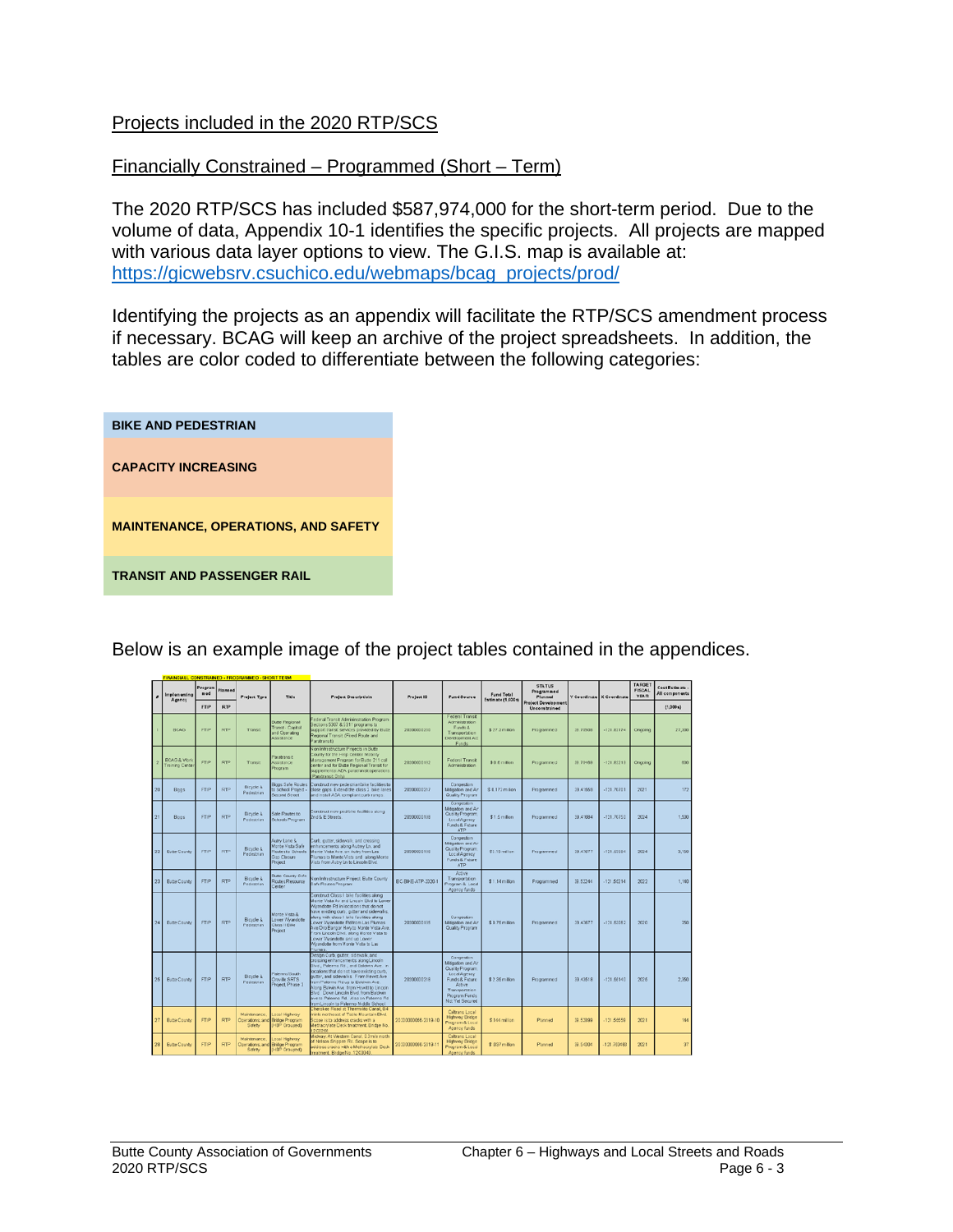## Financially Constrained – Planned (Long – Term)

The 2020 RTP/SCS has included \$344,315,000 for the long-term period. Do to the volume of data, Appendix 10-2 identifies the specific projects. All projects are mapped with various data layer options to view. The G.I.S. map is available at: [https://gicwebsrv.csuchico.edu/webmaps/bcag\\_projects/prod/](https://gicwebsrv.csuchico.edu/webmaps/bcag_projects/prod/)

#### Unconstrained

The 2020 RTP/SCS has included \$436,484,000 in unconstrained projects. The specific projects have been communicated to BCAG by the local agencies as needs that do not have a dedicated funding source. Appendix 10-3 identifies the specific projects. All projects are mapped with various data layer options to view. The G.I.S. map is available at: [https://gicwebsrv.csuchico.edu/webmaps/bcag\\_projects/prod/](https://gicwebsrv.csuchico.edu/webmaps/bcag_projects/prod/)

#### **2020 RTP/SCS Project Summary**

| <b>Total Programmed (Short Term)</b> | \$587,974,000   |
|--------------------------------------|-----------------|
| Total Planned (Long Term)            | \$344,315,000   |
| <b>Total Unconstrained</b>           | \$436,484,000   |
| Total All                            | \$1,368,773,000 |

#### **Criteria and Methodology Used to Prioritize Projects**

Each fund source has its own criteria for project eligibility. Each federal performance measure has its own objectives. Performance Measure 1 – Safety aims to identify projects which reduce fatalities and injuries. The criteria is defined within each fund source requirements within the program. Funding is typically highly competitive between projects and jurisdictions at the state and federal level. Various programs may work towards the same performance measure, such as ATP, CMAQ, STIP, SHOPP may be addressing a safety concern and still be within the parameters of the program. Projects are typically not prioritized except for the regional STIP or the RTIP program. In this case, the priority is determined by the BCAG Board of Directors. BCAG works within its advisory committee process to identify competitive projects with the implementing agency to pursue grant funding as its method to prioritizing projects.

Performance Measure 2 (Pavement and Bridge Condition) are typically maintenance projects. BCAG relies on its local jurisdictions to utilize their own Pavement Management System to vet through the process and prioritize projects for funding.

Performance Measure 3 (Freight, Congestion and Reliability) are typically transit and CMAQ projects which aim to reduce congestion. BCAG relies on its annual Unmet Transit Needs Process, its Transit specific planning documents to prioritize projects. For CMAQ, BCAG issues a call for projects and evaluates each project application